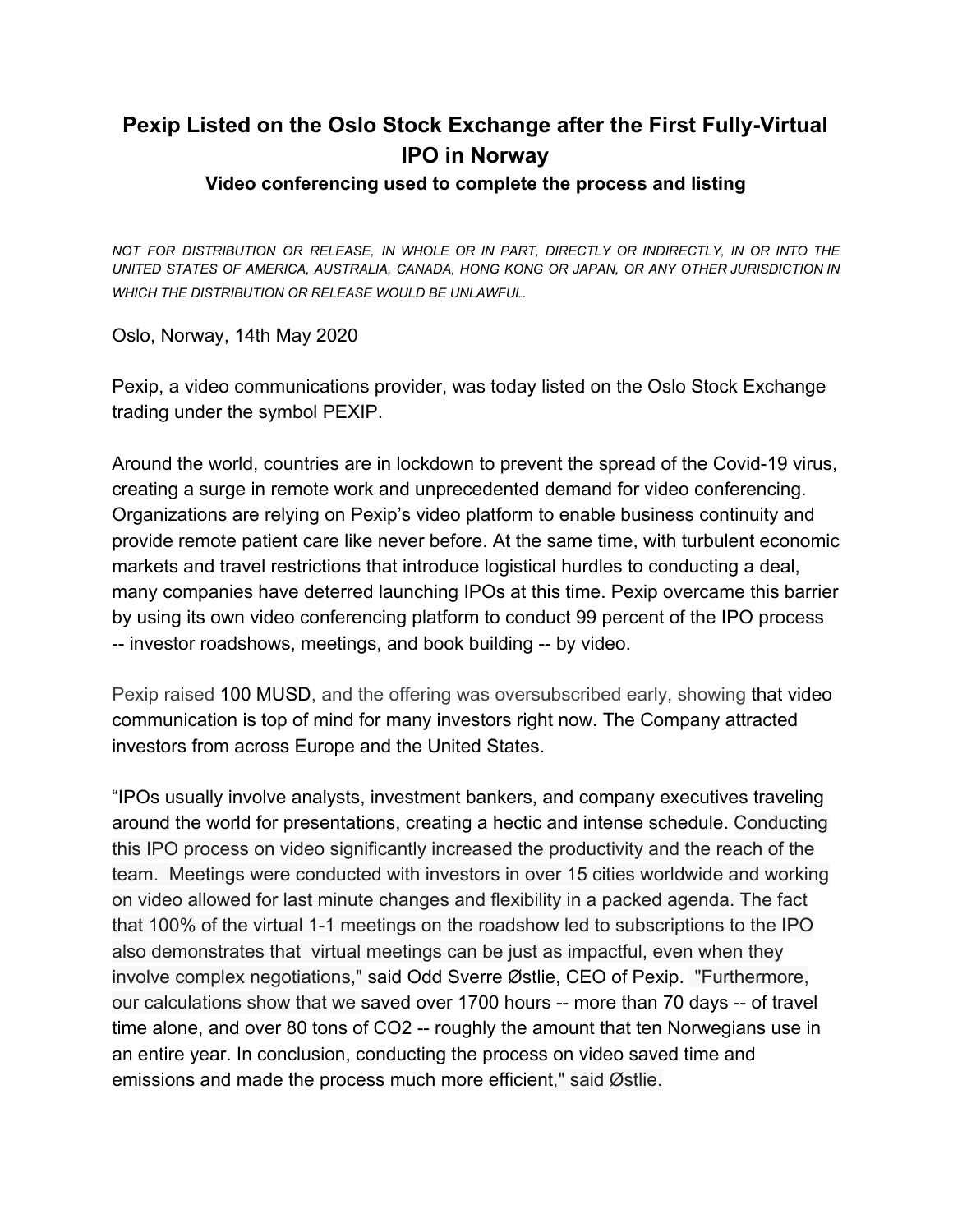"I would like to thank the outstanding Pexip team, our channel and strategic partners, and our customers for supporting us in the first part of our journey. The decision to pursue a listing is a part of our long-term growth strategy and will fuel investment in our product portfolio, our Pexip team, and brand awareness efforts. We're excited to accelerate into the second part of the journey," Østlie added.

"We conducted the first early-look meetings in January and February in-person, but quickly switched to virtual meetings as travel restrictions and lockdowns were implemented. Covid-19 has brought about dramatic change for society as a whole and the ways organizations conduct business, and while we initially experienced some pushback, the investors and investment bankers quickly adapted. We have shown that conducting a virtual IPO process is possible, and believe it makes sense for the finance industry and for IPOs in general. This is the first time we have held a virtual roadshow, but we would recommend it for the future, even without lockdown," said Peter Straume, Managing Partner and Chief Executive of ABG Sundal Collier Norway, one of the joint global coordinators acting on behalf of Pexip, along with Carnegie and Pareto Securities.

When the opening bell rang today, the entire company took part via video. The CEO of the Oslo Stock Exchange, Øivind Amundsen, rang the bell at the bourse and handed it over "virtually" to Pexip CEO, Odd Sverre Østlie, who then rang it from his office with the entire company and Board joining him in ringing their own bells on video.

"For us, doing this entirely on video was a natural way of involving the entire company on the listing day and supports one of our core values, One Team." said Michel Sagen, Chairman of the Board.

## **About Pexip**

Pexip simplifies complex video conferencing to empower teams to meet, regardless of location or technology. Our scalable, cloud-native platform enables high-quality video meetings, interoperability with Microsoft and Google solutions, and video system device registration. Customers can deploy Pexip on their own privately hosted servers, in their own cloud subscription of choice (Azure, Google Cloud or AWS), as a hybrid, or as a service. With a diverse set of APIs, Pexip can be customized to fit customers' unique needs. The solution is sold through 300 channel partners in 75 countries and used in more than 190 countries.

For questions, please contact: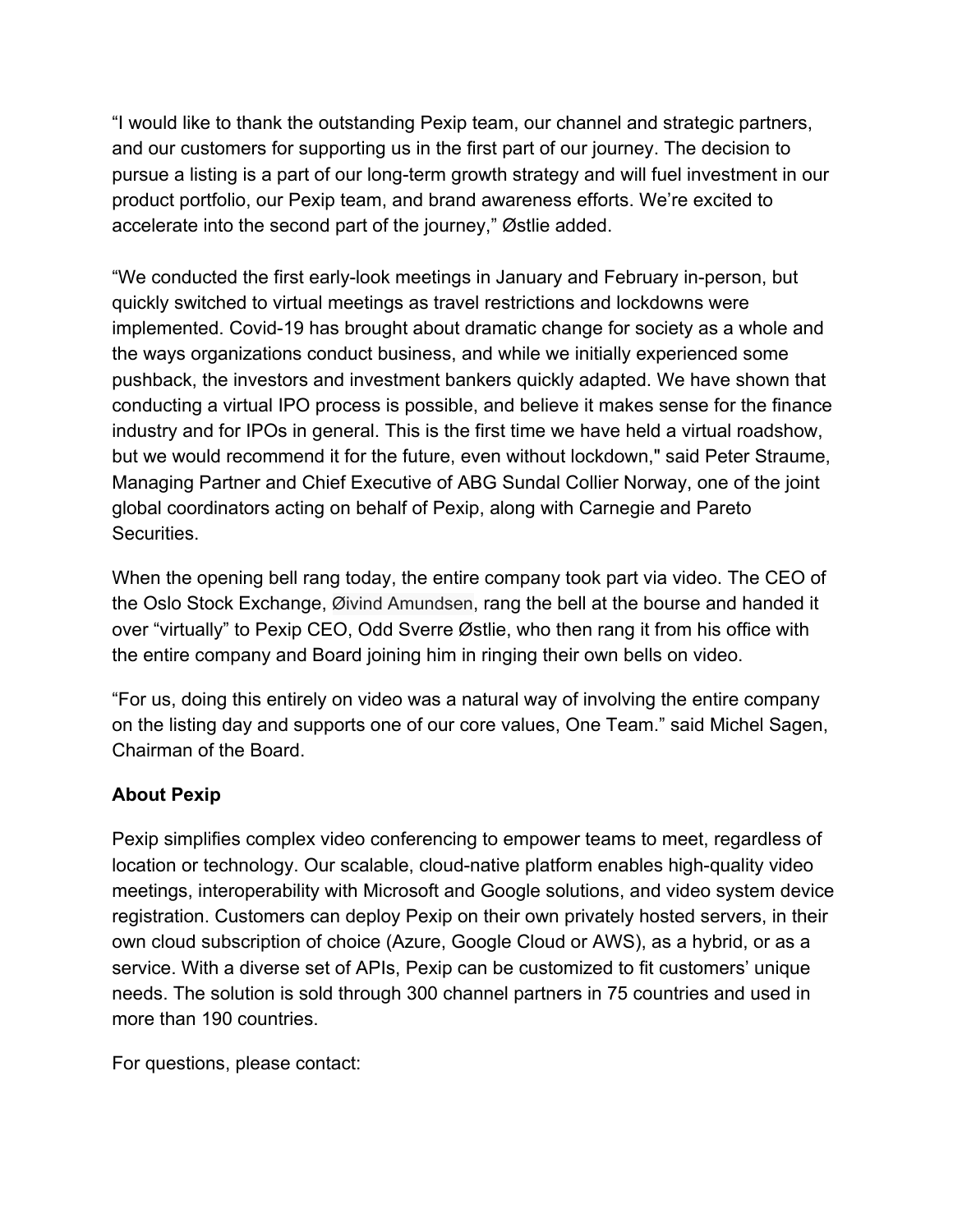Øystein Hem, CFO, +47 992 34 596

Gillian Dalslaaen, VP Marketing, +47 40461025

Important notice:

These materials do not constitute or form a part of any offer of securities for sale or a solicitation of an offer to purchase securities of the Pexip Holding ASA (the "Company") in the United States or any other jurisdiction. The securities of the Company may not be offered or sold in the United States absent registration or an exemption from registration under the U.S. Securities Act of 1933, as amended (the "U.S. Securities Act"). The securities of the Company have not been, and will not be, registered under the U.S. Securities Act. Any sale in the United States of the securities mentioned in this communication will be made solely to "qualified institutional buyers" as defined in Rule 144A under the U.S. Securities Act. No public offering of the securities will be made in the United States.

In any EEA Member State other than Norway and Sweden, this communication is only addressed to and is only directed at qualified investors in that Member State within the meaning of the EU Prospectus Regulation, i.e., only to investors who can receive the offer without an approved prospectus in such EEA Member State. The expression "EU Prospectus Regulation" means Regulation (EU) 2017/1129 of the European Parliament and of the Council of 14 June 2017 (together with any applicable implementing measures in any Member State).

In the United Kingdom, this communication is only addressed to and is only directed at Qualified Investors who (i) are investment professionals falling within Article 19(5) of the Financial Services and Markets Act 2000 (Financial Promotion) Order 2005 (as amended) (the "Order") or (ii) are persons falling within Article 49(2)(a) to (d) of the Order (high net worth companies, unincorporated associations, etc.) (all such persons together being referred to as "Relevant Persons"). These materials are directed only at Relevant Persons and must not be acted on or relied on by persons who are not Relevant Persons. Any investment or investment activity to which this announcement relates is available only to Relevant Persons and will be engaged in only with Relevant Persons. Persons distributing this communication must satisfy themselves that it is lawful to do so.

Matters discussed in this announcement may constitute forward-looking statements. Forward-looking statements are statements that are not historical facts and may be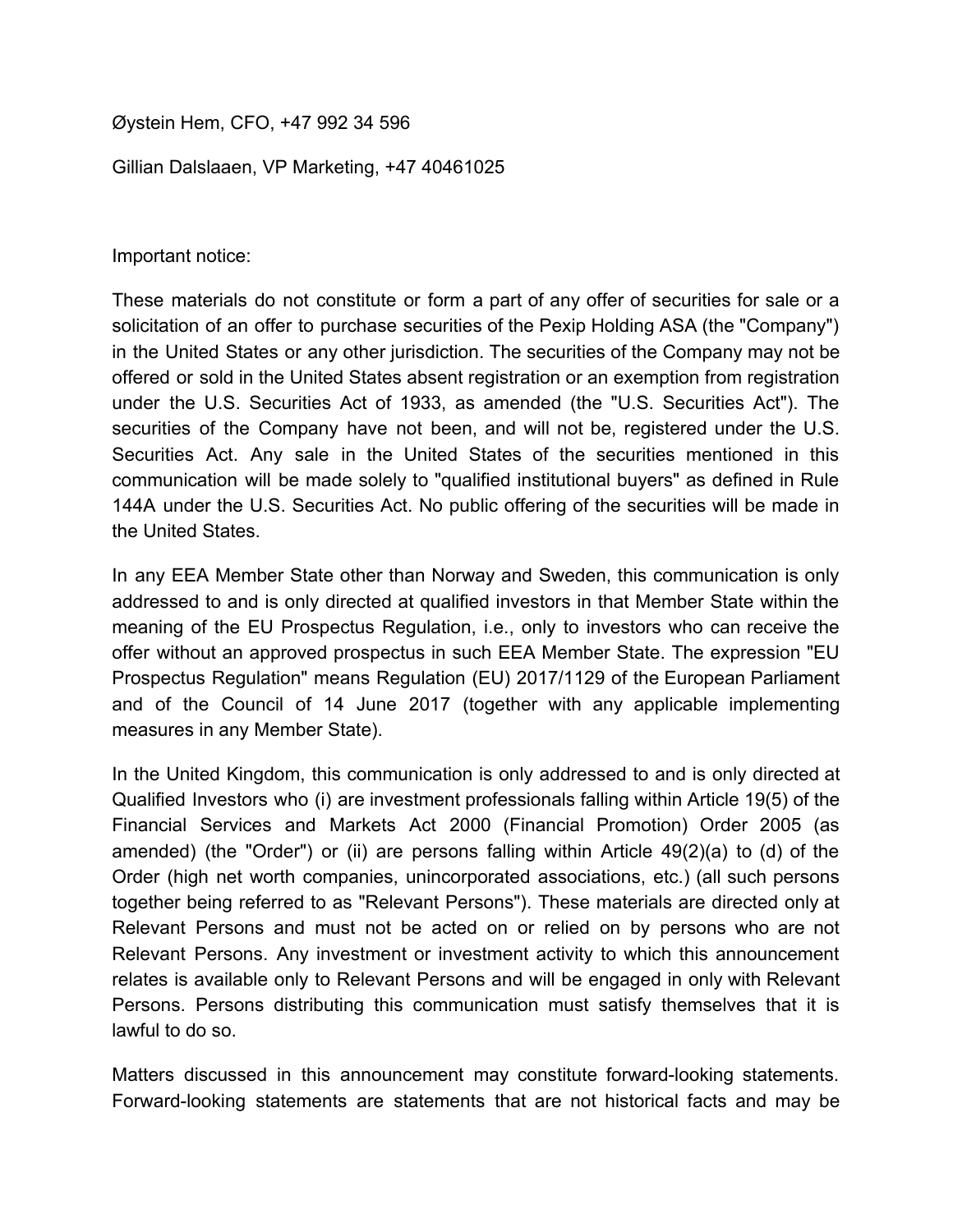identified by words such as "anticipate", "believe", "continue", "estimate", "expect", "intends", "may", "should", "will" and similar expressions. The forward-looking statements in this release are based upon various assumptions, many of which are based, in turn, upon further assumptions. Although the Company believes that these assumptions were reasonable when made, these assumptions are inherently subject to significant known and unknown risks, uncertainties, contingencies and other important factors which are difficult or impossible to predict and are beyond its control. Such risks, uncertainties, contingencies and other important factors could cause actual events to differ materially from the expectations expressed or implied in this release by such forward-looking statements. The information, opinions and forward-looking statements contained in this announcement speak only as at its date, and are subject to change without notice.

This announcement is made by and, and is the responsibility of, the Company. The joint global coordinators are acting exclusively for the Company and no one else and will not be responsible to anyone other than the Company for providing the protections afforded to their respective clients, or for advice in relation to the contents of this announcement or any of the matters referred to herein.

Neither the joint global coordinators nor any of their respective affiliates makes any representation as to the accuracy or completeness of this announcement and none of them accepts any responsibility for the contents of this announcement or any matters referred to herein.

The announcement is for information purposes only. It does not purport to be complete, and it is not to be relied upon in substitution for the exercise of independent judgment. It is not intended as investment advice and under no circumstances is it to be used or considered as an offer to sell, or a solicitation of an offer to buy any securities or a recommendation to buy or sell any securities of the Company. Neither the joint global coordinators nor any of their respective affiliates accepts any liability arising from the use of this announcement.

Each of the Company, the joint global coordinators and their respective affiliates expressly disclaims any obligation or undertaking to update, review or revise any statement contained in this announcement whether as a result of new information, future developments or otherwise.

The distribution of this announcement and other information may be restricted by law in certain jurisdictions. Persons into whose possession this announcement or such other